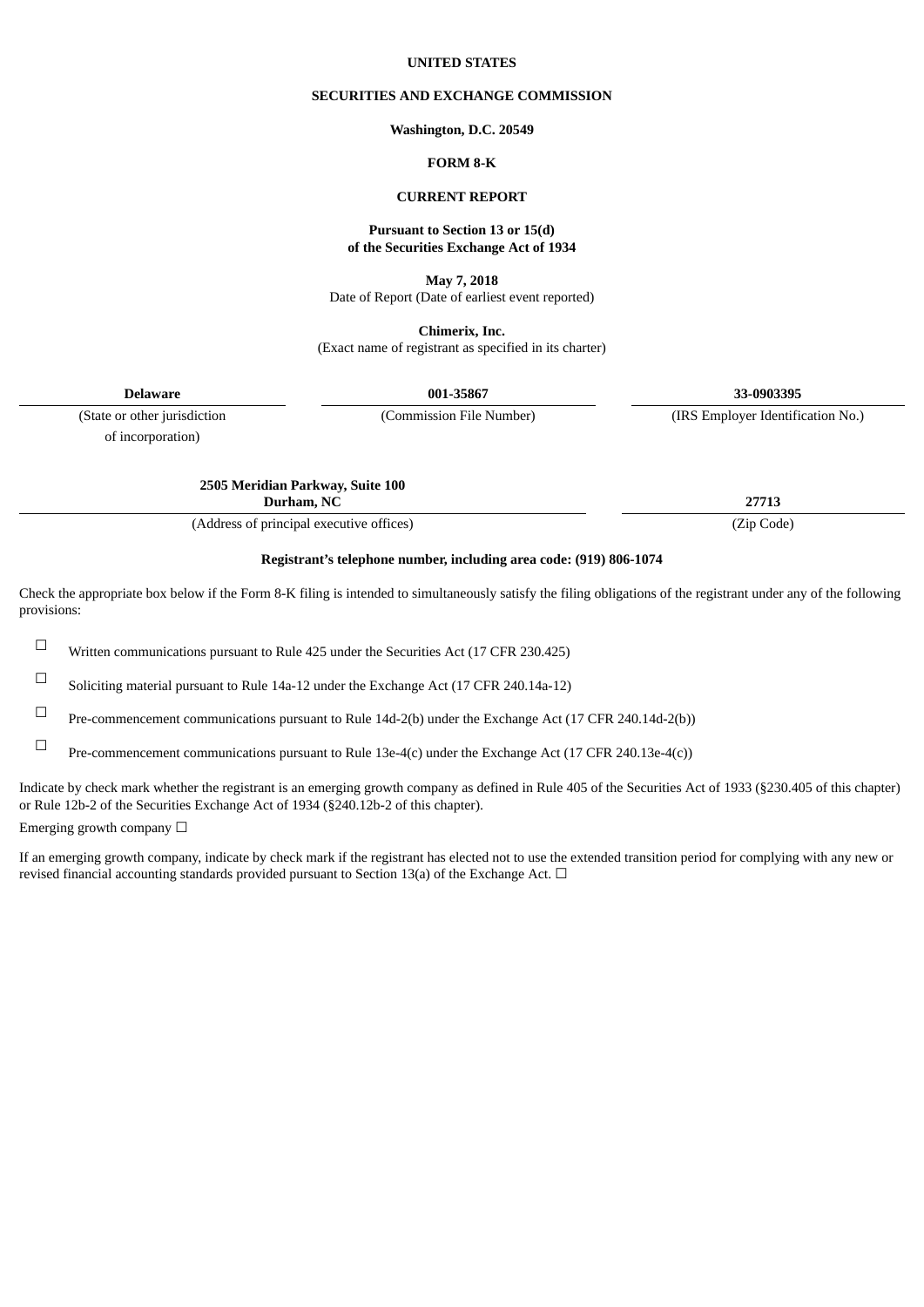## **Item 2.02 Results of Operations and Financial Condition.**

On May 7, 2018, we announced our financial results for the first quarter ended March 31, 2018 in the press release attached hereto as Exhibit 99.1 and incorporated herein by reference.

The information in this Item 2.02 and the attached Exhibit 99.1 is being furnished and shall not be deemed "filed" for the purposes of Section 18 of the Securities and Exchange Act of 1934, as amended, or otherwise subject to the liabilities of that Section. The information in this Item 2.02 and the attached Exhibit 99.1 shall not be incorporated by reference into any registration statement or other document pursuant to the Securities Act of 1933, as amended.

### **Item 9.01 Financial Statements and Exhibits.**

(d)Exhibits

| Exhibit No. | Jescription                                        |
|-------------|----------------------------------------------------|
| 99.1        | Press Release of Chimerix, Inc. dated May 7, 2018. |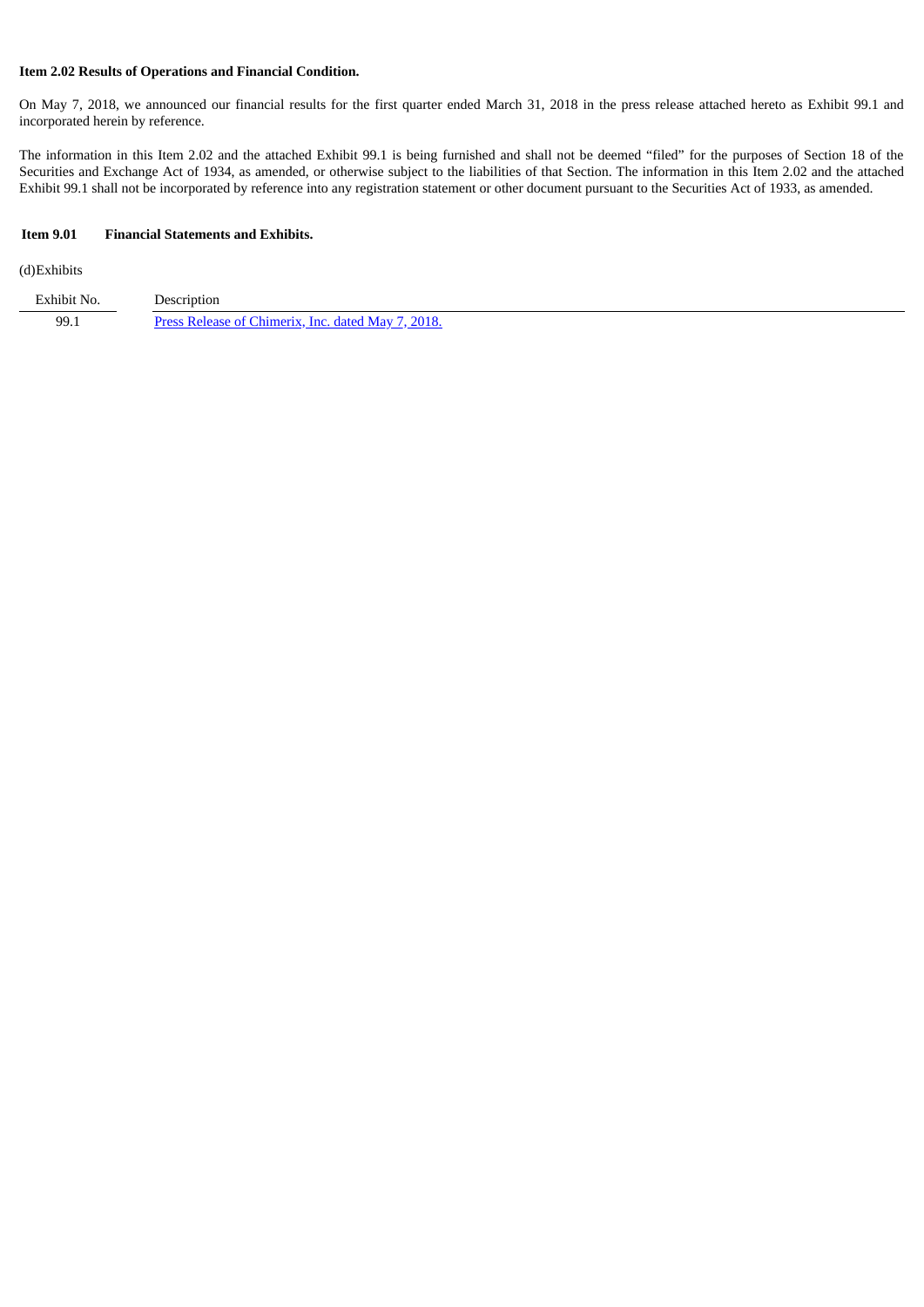## **SIGNATURES**

Pursuant to the requirements of the Securities Exchange Act of 1934, the Registrant has duly caused this report to be signed on its behalf by the undersigned hereunto duly authorized.

# **Chimerix, Inc.**

Dated: May 7, 2018

By: /s/ Timothy W. Trost

Timothy W. Trost Senior Vice President, Chief Financial Officer and Corporate Secretary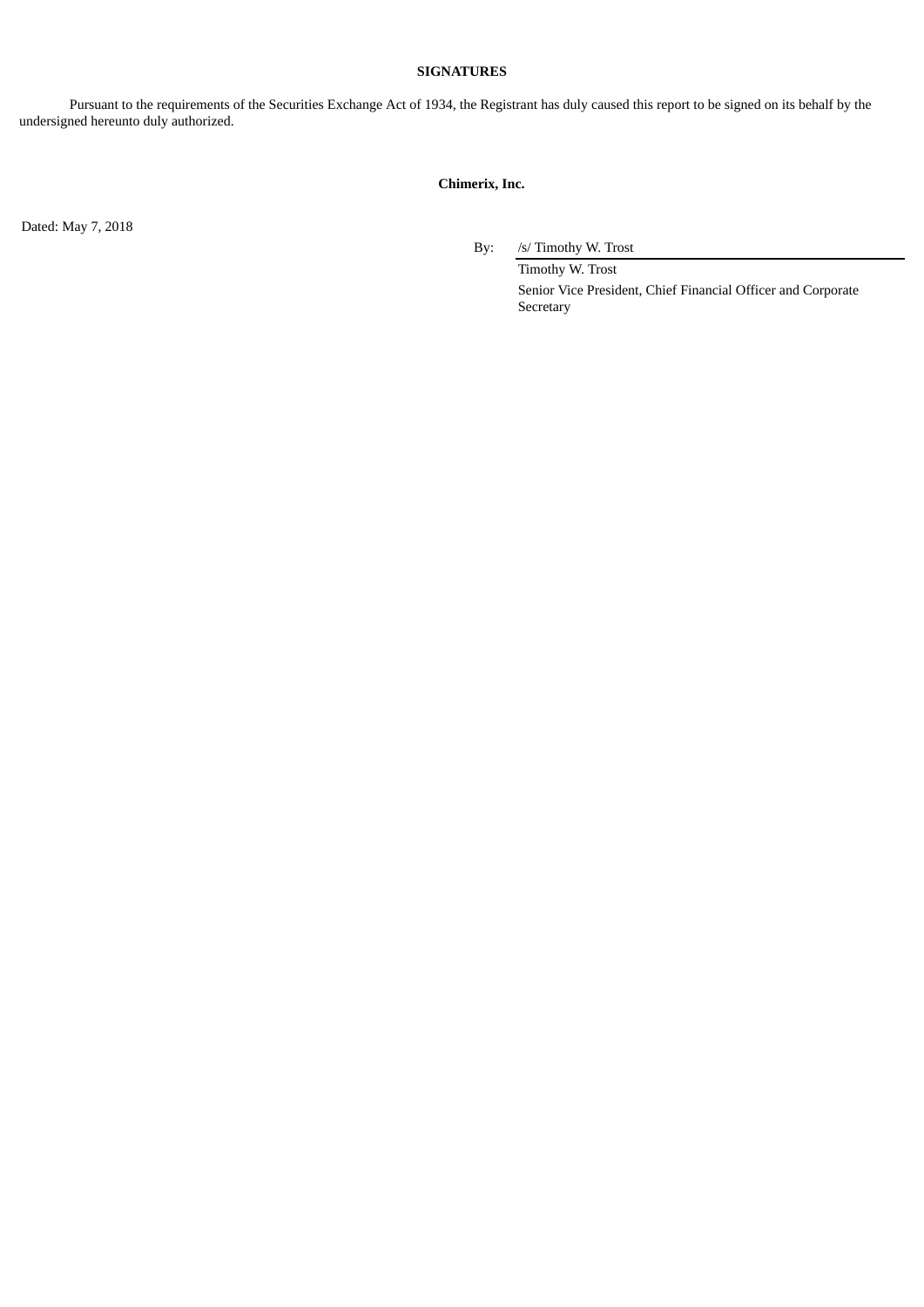<span id="page-3-0"></span>

# **Chimerix Announces First Quarter 2018 Financial Results**

*- Landmark AdVance Study Demonstrates Strong Correlation Between Adenovirus Burden and Mortality Risk -*

- Site Initiations for AdAPT Study of Oral Short-course Brincidofovir for Adenovirus and IV Brincidofovir Programs Are *Progressing -*

*- First Presentation on CMX521 for Norovirus in June -*

*- Conference Call at 8:30 a.m. ET Today -*

DURHAM, N.C., May 7, 2018 -- Chimerix (NASDAQ:CMRX), a biopharmaceutical company developing novel antivirals to address unmet medical needs, today reported financial results and provided a corporate update for the first quarter ended March 31, 2018.

"During the first quarter of 2018 we presented data from the landmark AdVance study, the first multinational study of adenovirus infections in hematopoietic cell transplant recipients. We surveyed patient-level details from over 4200 transplant recipients at 50 medical centers to determine what factors predict post-transplant adenovirus infection. We also looked at different ways to measure viral load in order to assess the potential impact on mortality. The AdVance data demonstrated that, among the 240 pediatric patients who had adenovirus detected in the blood, observed mortality increased by 10-fold as the adenovirus burden increased, especially when measured by adenovirus Average Area Under the Curve - AdV AAUC0-16. We now have the opportunity to model potential outcomes for the control arm of our AdAPT trial, and have increased confidence that AdV AAUC0- 16 is an ideal endpoint for the AdAPT study," said M. Michelle Berrey, MD, MPH, President and Chief Executive Officer of Chimerix.

"With AdAPT site initiations underway and the AdVance data in-hand, we are now focusing on execution of this 141-patient trial and anticipate data read-out in the second half of 2019. A first potential indication in treatment of adenovirus in pediatric transplant builds on the benefits we believe oral brinci will bring to patient care. In parallel, IV brincidofovir is progressing in adult transplant recipients, and we anticipate interim Phase 2 data in the second half of 2018," continued Dr. Berrey. "In addition, our norovirus antiviral, CMX521, is completing the fourth cohort in the single ascending dose study. The first oral presentation on CMX521 will be at the International Conference on Antiviral Research (ICAR) in June."

"Finally, we recently announced several key additions to our Board of Directors and elected our longest serving independent director, Martha Demski, as our Chair. The new board members have combined experience in public health, regulatory affairs and corporate strategy that will be invaluable as the Company advances brincidofovir toward commercialization," concluded Dr. Berrey.

## **Recent Corporate Highlights**

## **AdVance Shows Ten-Fold Mortality Risk in Patients with Highest AdV Burden**

Chimerix presented data from AdVance, the first multi-national, multi-center study of adenovirus (AdV) in allogeneic hematopoietic cell transplant (allo-HCT) recipients at the 44th Annual Meeting of the European Society of Blood and Marrow Transplantation (EBMT) in Lisbon, Portugal. Data were also featured at the European Congress of Clinical Microbiology and Infectious Diseases (ECCMID) in Madrid, Spain.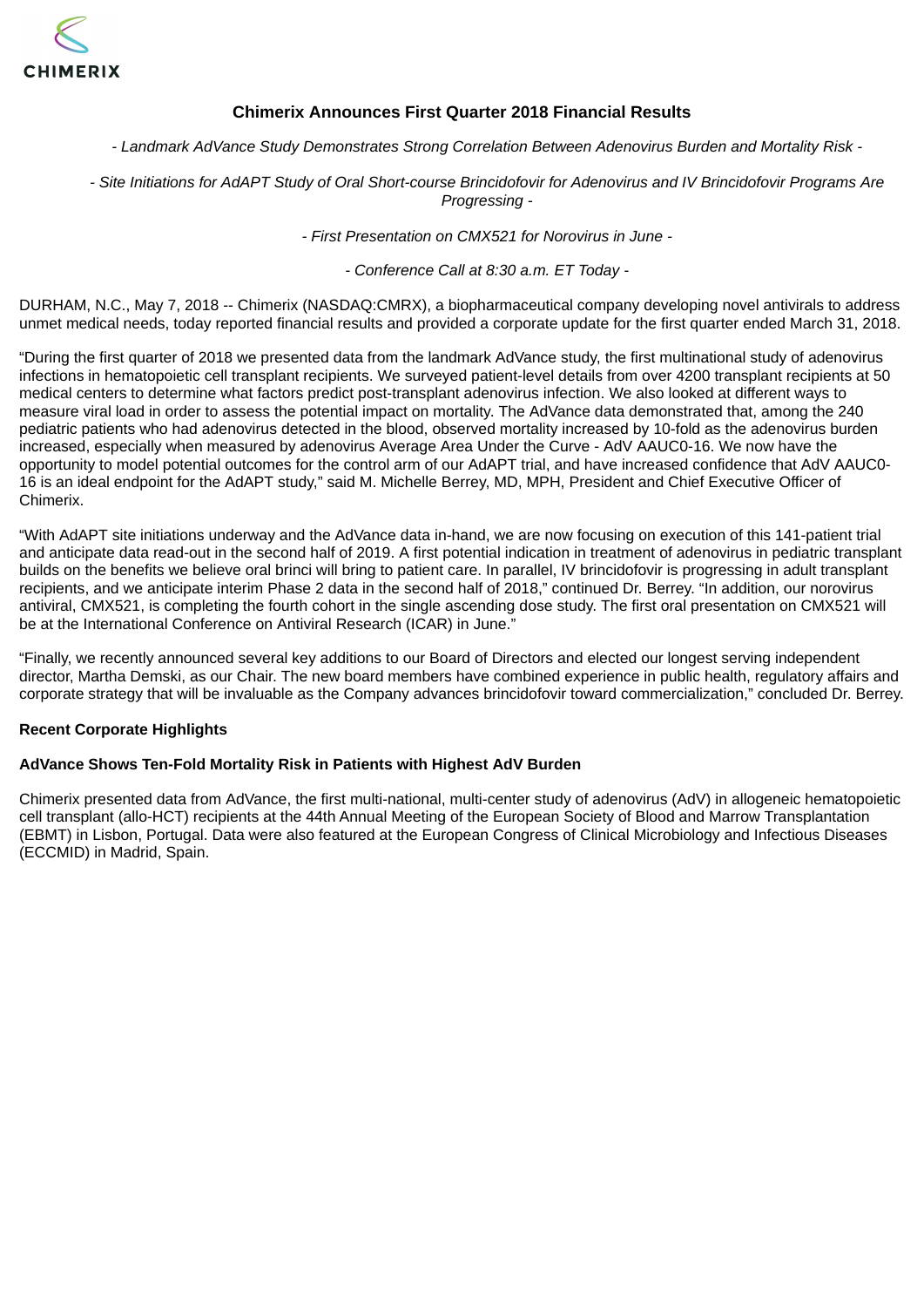Conducted in 2017, the study examined the incidence, practice patterns, hospitalization and clinical outcomes of 4,276 (1,738 pediatric, 2,538 adults) allo-HCT recipients.

In this landmark study, measures of AdV burden, and specifically the AdAPT primary endpoint of AdV Average Area Under the Curve from zero to sixteen weeks (AdV  $AAUC_{0.16}$ ), were strongly correlated with risk of mortality within six months. In fact, over half of the patients in the group with the highest AdV burden died within six months of AdV diagnosis, confirming previously reported mortality estimates in transplant recipients.

AdVance data showed that:

- Approximately one-third of the pediatric allo-HCT recipients developed an AdV infection in the first six months following allo-HCT;
- Among pediatric allo-HCT recipients with AdV, nearly three-fourths (395/558) developed detectable AdV viremia (virus in the blood); and
- Nearly two-thirds (241/395) of these patients developed AdV viremia greater than 1,000 copies/mL, a level previously associated with negative clinical outcomes in single-center studies.

"The robust findings of the AdVance study are extremely important for transplant clinicians, as we seek to better understand the rates and clinical outcomes of adenovirus infection, and to assess ways to evaluate antiviral therapies," said Marco Zecca, MD, pediatric hematologist and oncologist at Fondazione IRCCS Policlinico San Matteo and an investigator in the AdVance study.

The 60 pediatric patients with the lowest AdV AAUC<sub>0-16</sub> had an observed mortality rate of 3%, compared with over 50% mortality for the 60 patients with the highest AdV AAUC<sub>0-16</sub>. Using these data to model the impact of AdV AAUC<sub>0-16</sub> on clinical outcomes, patients with the highest AdV viral burden had a greater than 10-fold increase in the hazard for mortality. Based on the findings from AdVance, each increase of 1.0  $log_{10}$  in AdV AAUC<sub>0-16</sub> predicts a two-fold increase in mortality, independent of immune reconstitution. These data increase confidence that AdAPT's primary virologic endpoint (AdV AAUC<sub>0-16</sub>) is clinically relevant.

# **First Quarter 2018 Financial Results**

Chimerix reported a net loss of \$19.8 million, or \$0.42 per basic and diluted share, for the first quarter of 2018. During the same period in 2017, Chimerix recorded a net loss of \$17.8 million, or \$0.38 per basic and diluted share.

Revenues for the first quarter of 2018 decreased to \$0.8 million, compared to \$1.1 million for the same period in 2017.

Research and development expenses increased to \$14.4 million for the first quarter of 2018, compared to \$12.7 million for the same period in 2017.

General and administrative expenses increased to \$6.7 million for the first quarter of 2018, compared to \$6.6 million for the same period in 2017.

Loss from operations was \$20.3 million for the first quarter of 2018, compared to a loss from operations of \$18.3 million for the same period in 2017.

Chimerix's balance sheet at March 31, 2018 included \$209.4 million of capital available to fund operations, no debt, and approximately 47.8 million outstanding shares of common stock.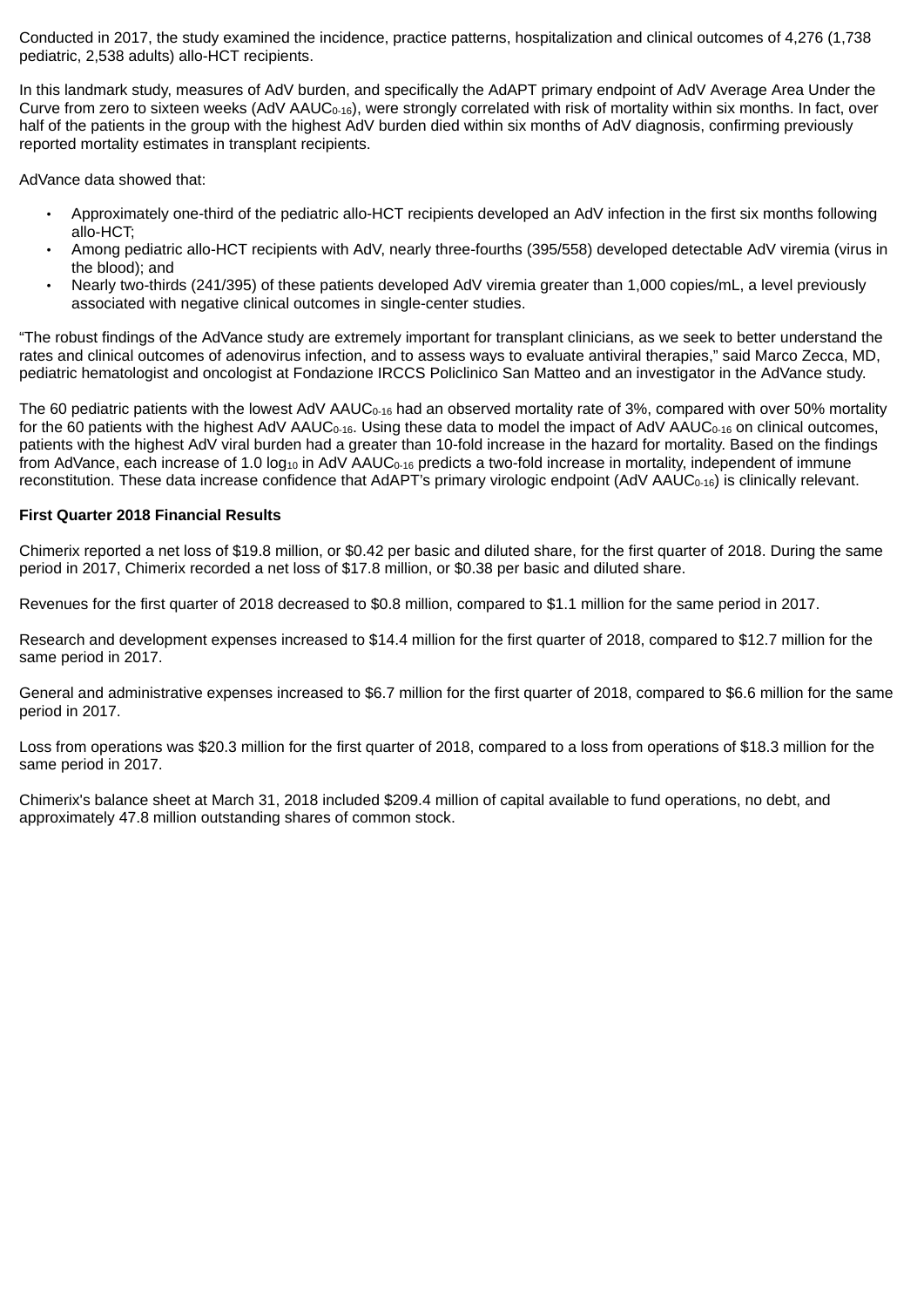# **Today's Conference Call and Webcast**

Chimerix will host a conference call and live webcast to discuss first quarter financial results and provide a business update today at 8:30 a.m. ET. To access the live conference call, please dial 877-354-4056 (domestic) or 678-809-1043 (international) at least five minutes prior to the start time and refer to conference ID 6173279.

In addition to audio, slides from the webcast will be available on the Investors' section of the Company's website, www.chimerix.com. An archived webcast and accompanying slides will be available on the Chimerix website approximately two hours after the event.

## **About Brincidofovir**

Chimerix's lead product candidate, brincidofovir, is a nucleotide analog that has antiviral activity against all five families of DNA viruses that affect humans, including the herpesviruses and adenoviruses. Brincidofovir has a high barrier to resistance, no myelosuppression and a low risk of nephrotoxicity. Brincidofovir has received Fast Track designation from the FDA for adenovirus, cytomegalovirus (CMV) and smallpox. Brincidofovir has also received Orphan Medicinal Product Designation from the European Commission for adenovirus, CMV, and smallpox.

# **About Chimerix**

Chimerix is a biopharmaceutical company dedicated to discovering, developing and commercializing medicines that improve outcomes for immunocompromised patients. Chimerix's proprietary lipid conjugate technology and compound library have produced brincidofovir (BCV, CMX001); CMX157, which was licensed to ContraVir Pharmaceuticals; and a new clinical candidate, CMX521, the first direct-acting antiviral specifically for the treatment and prevention of norovirus. For further information, please visit Chimerix's website, www.chimerix.com.

# **Forward-Looking Statements**

This press release includes forward-looking statements within the meaning of the Private Securities Litigation Reform Act of 1995 that are subject to risks, uncertainties and other factors, including the possibility that there may not be a viable continued development path for brincidofovir, that FDA and other regulatory authorities may not approve brincidofovir or brincidofovir-based regimens, and that marketing approvals, if granted, may have significant limitations on their use. As a result, brincidofovir may never be successfully commercialized. In addition, Chimerix may be unable to file for regulatory approval for brincidofovir with other regulatory authorities. Similar risks and uncertainties apply to the Company's development of CMX521.These risks, uncertainties and other factors could cause actual results to differ materially from those expressed or implied by such forwardlooking statements. Risks are described more fully in the Company's filings with the Securities and Exchange Commission, including without limitation the Company's most recent Quarterly Report on Form 10-Q and other documents subsequently filed with or furnished to the Securities and Exchange Commission. All forward-looking statements contained in this press release speak only as of the date on which they were made. The Company undertakes no obligation to update such statements to reflect events that occur or circumstances that exist after the date on which they were made.

**CONTACT:** Investor Relations: Michelle LaSpaluto 919-972-7115 ir@chimerix.com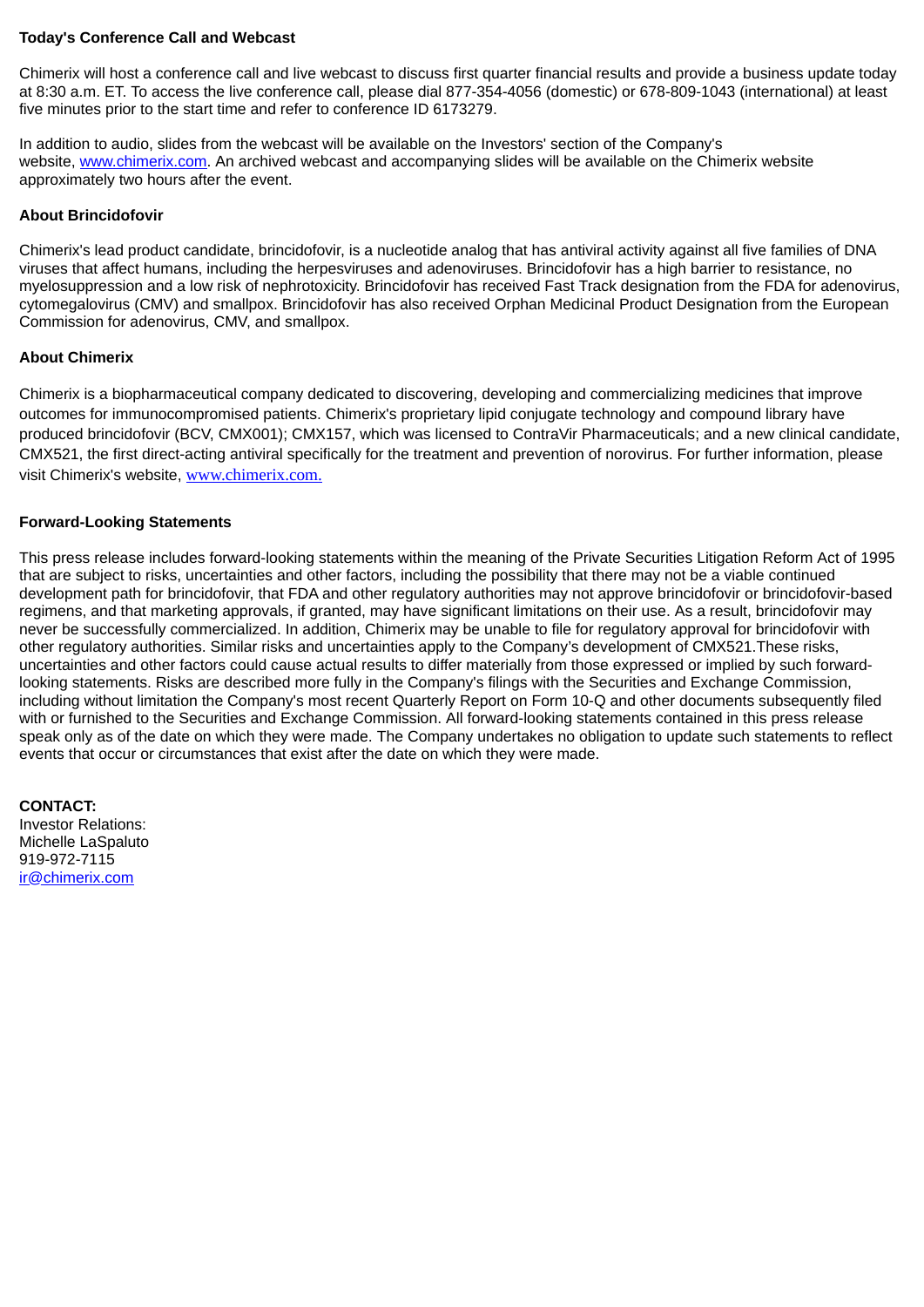or Will O'Connor Stern Investor Relations Will@sternir.com 212-362-1200

Media: Becky Vonsiatsky W2O Group bvonsiatsky@w2ogroup.com 413-478-2003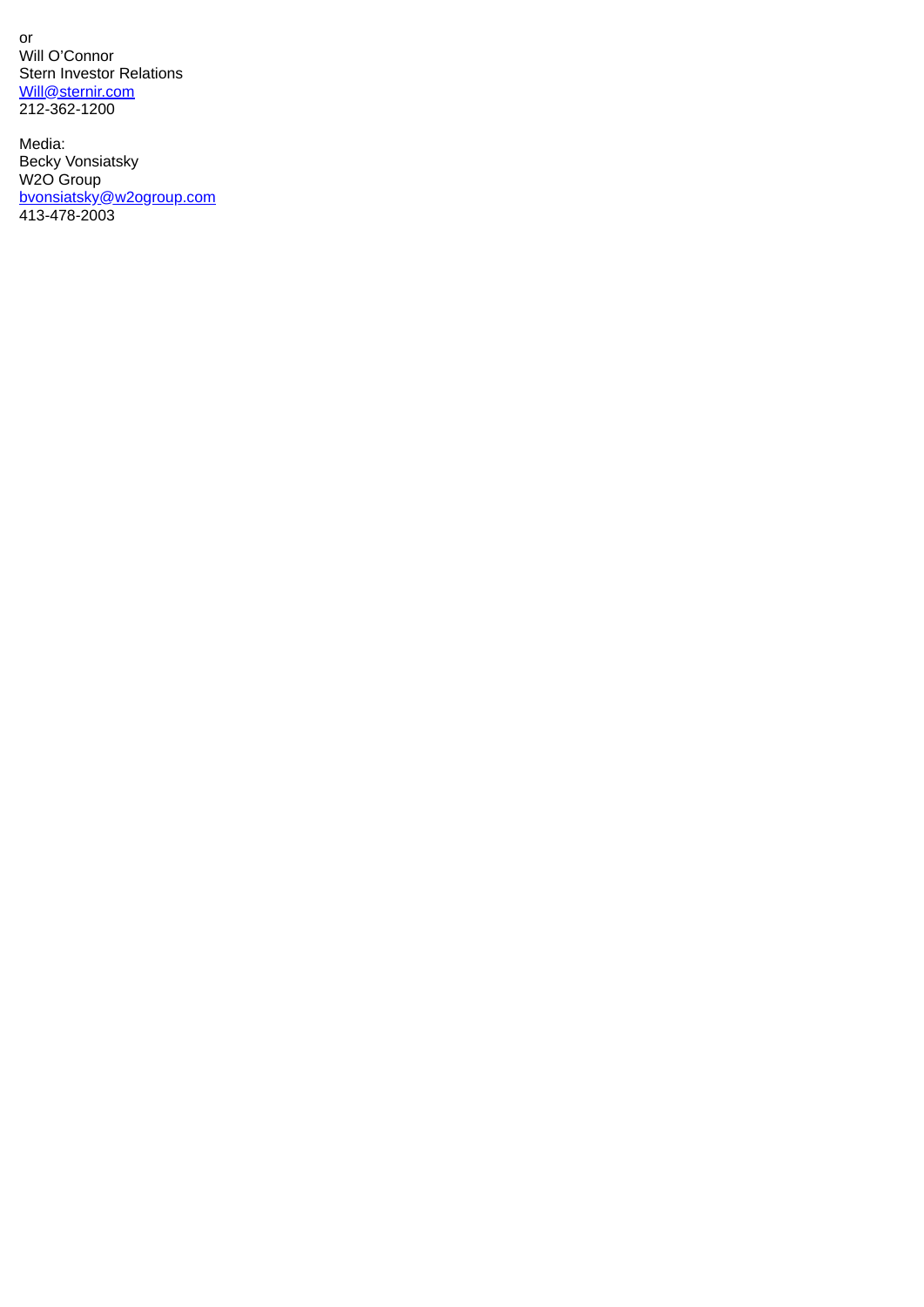### **CHIMERIX, INC. CONSOLIDATED BALANCE SHEETS (in thousands, except share and per share data) (unaudited)**

|                                                                                                                                                                                                                                |                           | March 31,<br>2018 |                | December 31,<br>2017 |  |
|--------------------------------------------------------------------------------------------------------------------------------------------------------------------------------------------------------------------------------|---------------------------|-------------------|----------------|----------------------|--|
| <b>ASSETS</b>                                                                                                                                                                                                                  |                           |                   |                |                      |  |
| Current assets:                                                                                                                                                                                                                |                           |                   |                |                      |  |
| Cash and cash equivalents                                                                                                                                                                                                      | \$                        | 22,112            | $\mathfrak{S}$ | 18,548               |  |
| Short-term investments, available-for-sale                                                                                                                                                                                     |                           | 138,335           |                | 132,972              |  |
| Accounts receivable                                                                                                                                                                                                            |                           | 426               |                | 1,682                |  |
| Prepaid expenses and other current assets                                                                                                                                                                                      |                           | 3,051             |                | 3,331                |  |
| <b>Total current assets</b>                                                                                                                                                                                                    |                           | 163,924           |                | 156,533              |  |
| Long-term investments                                                                                                                                                                                                          |                           | 49,225            |                | 76,731               |  |
| Property and equipment, net of accumulated depreciation                                                                                                                                                                        |                           | 1,688             |                | 1,894                |  |
| Other long-term assets                                                                                                                                                                                                         |                           | 61                |                | 72                   |  |
| <b>Total assets</b>                                                                                                                                                                                                            | $\boldsymbol{\mathsf{S}}$ | 214,898           | \$             | 235,230              |  |
| <b>LIABILITIES AND STOCKHOLDERS' EQUITY</b>                                                                                                                                                                                    |                           |                   |                |                      |  |
| Current liabilities:                                                                                                                                                                                                           |                           |                   |                |                      |  |
| Accounts payable                                                                                                                                                                                                               | \$                        | 1,892             | \$             | 3,812                |  |
| <b>Accrued liabilities</b>                                                                                                                                                                                                     |                           | 7,109             |                | 9,384                |  |
| Total current liabilities                                                                                                                                                                                                      |                           | 9,001             |                | 13,196               |  |
| Lease-related obligations                                                                                                                                                                                                      |                           | 206               |                | 224                  |  |
| <b>Total liabilities</b>                                                                                                                                                                                                       |                           | 9,207             |                | 13,420               |  |
| Stockholders' equity:                                                                                                                                                                                                          |                           |                   |                |                      |  |
| Preferred stock, \$0.001 par value, 10,000,000 shares authorized at March 31, 2018 and<br>December 31, 2017; no shares issued and outstanding as of March 31, 2018 and<br>December 31, 2017                                    |                           |                   |                |                      |  |
| Common stock, \$0.001 par value, 200,000,000 shares authorized at March 31, 2018 and<br>December 31, 2017; 47,753,300 and 47,505,532 shares issued and outstanding as of<br>March 31, 2018 and December 31, 2017, respectively |                           | 48                |                | 47                   |  |
| Additional paid-in capital                                                                                                                                                                                                     |                           | 713,323           |                | 709,514              |  |
| Accumulated other comprehensive loss, net                                                                                                                                                                                      |                           | (1,066)           |                | (963)                |  |
| Accumulated deficit                                                                                                                                                                                                            |                           | (506, 614)        |                | (486, 788)           |  |
| Total stockholders' equity                                                                                                                                                                                                     |                           | 205,691           |                | 221,810              |  |
| Total liabilities and stockholders' equity                                                                                                                                                                                     | \$                        | 214,898           | \$             | 235,230              |  |